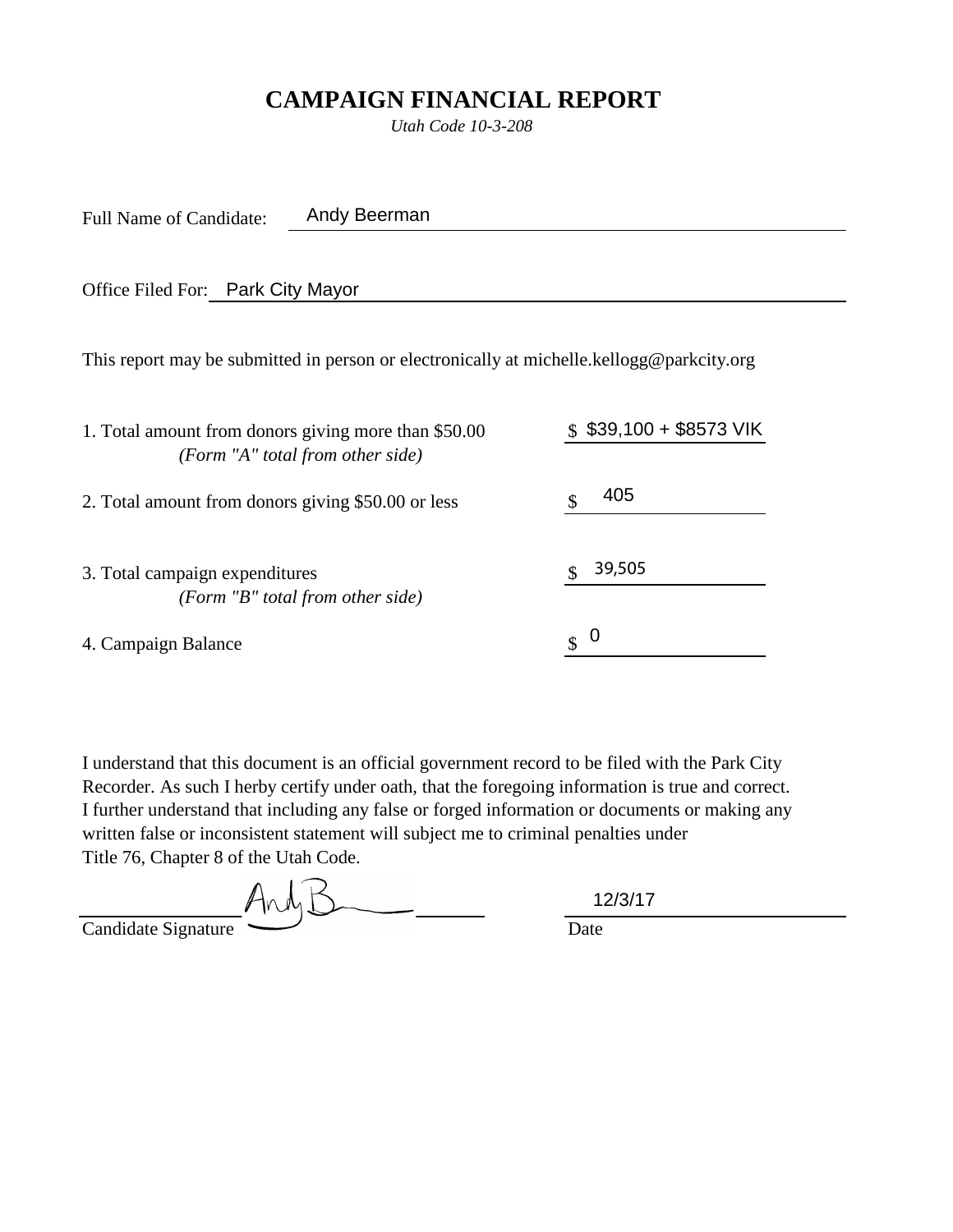| Date                | First                     | Last         | <b>Address</b>                       | <b>City</b>    | State     | <u>Zip</u>  | <b>Type</b>  | Amount      |    |        |
|---------------------|---------------------------|--------------|--------------------------------------|----------------|-----------|-------------|--------------|-------------|----|--------|
| 5/31/2017 Andy      |                           | Beerman      | PO Box 1570                          | PC             | <b>UT</b> |             | 84060 PayPal | \$<br>10    | \$ | 10     |
| 6/1/2017 Edy        |                           | McConnell    | 1515 Lake Front Ct.                  | PC             | UT        |             | 84098 PayPal | \$<br>250   | \$ | 260    |
|                     | 6/7/2017 Ted & Holly      | Wilson       | 1735 E Kensington Ave                | <b>SLC</b>     | UT        | 84108 check |              | \$<br>100   | \$ | 360    |
|                     | 6/13/2017 Tim & Shelia    | Alexander    | 6734 S 1530 E                        | <b>SLC</b>     | UT        | 84121 check |              | \$<br>200   | \$ | 560    |
| 6/19/2017 Carol     |                           | Agle         | PO Box 682090                        | PC             | UT        | 84068 check |              | \$<br>100   | \$ | 660    |
|                     | 6/20/2017 Dick & Susan    | Roth         | <b>PO Box 509</b>                    | PC             | UT        | 84060 check |              | \$<br>5,000 | \$ | 5,660  |
| 6/24/2017 Mike      |                           | Worel        | 3412 Solamere Dr                     | PC             | UT        | 84060 check |              | \$<br>250   | \$ | 5,910  |
| 6/26/2017 Greg      |                           | <b>Balch</b> | po box 682140                        | PC             | UT        |             | 84068 PayPal | \$<br>100   | \$ | 6,010  |
|                     | 6/26/2017 Greg & Megan    | Carter       | 2293 Wyatt Earp                      | PC             | UT        |             | 84060 PayPal | \$<br>200   | \$ | 6,210  |
| 6/26/2017 James     |                           | Cole         | PO Box 857                           | Orange Park FL |           |             | 32067 check  | \$<br>100   | \$ | 6,310  |
| 6/26/2017 Lisa      |                           | Crowley      | 5106 E Meadows Dr                    | PC             | UT        |             | 84098 PayPal | \$<br>150   | \$ | 6,460  |
|                     | 6/26/2017 Peter & Kathy   | Metcalf      | Po Box 680188                        | PC             | UT        |             | 84060 check  | \$<br>250   | \$ | 6,710  |
| 6/27/2017 Ken       |                           | Martz        | Po Box 1963                          | PC             | UT        |             | 84060 PayPal | \$<br>100   | \$ | 6,810  |
| 7/5/2017 Mike       |                           | Mueller      | 7119 E Shea Blvd STE 109- Scottsdale |                | AZ        |             | 85254 check  | \$<br>2,500 | \$ | 9,310  |
|                     | 7/13/2017 Ben & Paige     | Andersen     | 56 White Pine Canyon                 | PC             | UT        |             | 84060 check  | \$<br>5,000 | \$ | 14,310 |
| 7/14/2017 Don       |                           | Hendricks    | 810 woodside                         | PC             | UT        |             | 84060 PayPal | \$<br>2,500 | \$ | 16,810 |
| 7/14/2017 Ralph     |                           | Becker       | PO BOX 2965                          | <b>SLC</b>     | UT        |             | 84110 PayPal | \$<br>200   | \$ | 17,010 |
|                     | 7/16/2017 Peter & Mary    | Wright       | PO Box 680595                        | PC             | UT        |             | 84060 check  | \$<br>500   | \$ | 17,510 |
|                     | 7/18/2017 Stew & Jody     | Gross        | Po Box 1496                          | PC             | UT        | 84060 check |              | \$<br>250   | \$ | 17,760 |
|                     | 7/19/2017 John & Mindy    | Halsey       | 1391 Little Kate Rd                  | PC             | UT        | 84060 check |              | \$<br>500   | \$ | 18,260 |
| 7/20/2017 David     |                           | Everitt      | 163 W 200 S #506                     | <b>SLC</b>     | UT        |             | 84101 PayPal | \$<br>500   | \$ | 18,760 |
| 7/25/2017 Tommy     |                           | Tanzer       | 1567 Aerie Cir                       | PC             | UT        | 84060 cash  |              | \$<br>100   | \$ | 18,860 |
| 7/25/2017 Tommy     |                           | Tanzer       | 1567 Aerie Cir                       | PC             | UT        |             | 84060 check  | \$<br>100   | \$ | 18,960 |
| 7/31/2017 Mike      |                           | Florance     | 2595 Lucky John Drive                | PC             | UT        |             | 84060 PayPal | \$<br>250   | \$ | 19,210 |
| 7/31/2017 Susan     |                           | Jones        | Meyer Gallery                        | PC             | UT        |             | 84060 PayPal | \$<br>100   | \$ | 19,310 |
| 7/31/2017 Tom       |                           | Jacobson     | 3079 Fairway Hills Ct                | PC             | UT        |             | 84060 check  | \$<br>250   | \$ | 19,560 |
| 8/2/2017 Bill       |                           | Becker       | 7252 Stagecoach Drive                | PC             | UT        |             | 84098 PayPal | \$<br>50    | \$ | 19,610 |
| 8/2/2017 Kevin      |                           | McCarthy     | 22 Payday                            | PC             | UT        | 84060 Cash  |              | \$<br>100   | \$ | 19,710 |
| 8/4/2017 Cynthia    |                           | Matsumoto    | 2816 Silver Cloud                    | PC             | UT        | 84060 cash  |              | \$<br>100   | \$ | 19,810 |
| 8/11/2017 Tom       |                           | Peek         | Po Box 4167                          | PC             | UT        | 84060 check |              | \$<br>200   | \$ | 20,010 |
| 8/16/2017 David     |                           | Denburgh     | PO Box 18085                         | Phoneix        | AZ        |             | 85005 check  | \$<br>500   | \$ | 20,510 |
| 8/16/2017 Tara      |                           | Vaught       | 255 Main Street                      | PC             | UT        |             | 84060 PayPal | \$<br>100   | \$ | 20,610 |
|                     | 8/17/2017 Bob & Susan     | Richer       | PO box 680364                        | PC             | UT        |             | 84098 check  | \$<br>250   | Ś  | 20,860 |
| 8/18/2017 Hank      |                           | Louis        | 1155 Quarry Mountain La PC           |                | UT        |             | 84098 PayPal | \$<br>5,000 | \$ | 25,860 |
| 8/25/2017 Michael   |                           | LePay        | 2957 American Saddler dr Park City   |                | UT        |             | 84060 PayPal | \$<br>300   | \$ | 26,160 |
|                     | 8/30/2017 Sally & Torch   | Elliott      | 2690 Sidewinder Dr                   | PC             | UT        | 84060 check |              | \$<br>200   | \$ | 26,360 |
| 8/31/2017 Aristides |                           | Loannides    | 749 W TOLLGATE CANYON Wanship        |                | UT        |             | 84017 PayPal | \$<br>500   | \$ | 26,860 |
| 8/31/2017 Bob       |                           | Stevenson    | Po Box 1197                          | Layton         | UT        |             | 84041 check  | \$<br>50    | \$ | 26,910 |
| 9/1/2017 Monty      |                           | Coates       | Po Box 1162                          | PC             | UT        |             | 84060 PayPal | \$<br>100   | \$ | 27,010 |
| 9/3/2017 Joan       |                           | Card         | 380 Erie Dr                          | Boulder        | CO        |             | 80303 PayPal | \$<br>100   | \$ | 27,110 |
| 9/4/2017 Ron        |                           | Hunt         | PO Box 2873                          | PC             | UT        |             | 84060 check  | \$<br>50    | \$ | 27,160 |
| 9/6/2017 Barb       |                           | Kurr         | PO Box 680340                        | PC             | UT        |             | 84060 check  | \$<br>100   | \$ | 27,260 |
| 9/6/2017 Chris      |                           | Robinson     | PO Box 540478                        | <b>NSL</b>     | UT        |             | 84054 check  | \$<br>500   | \$ | 27,760 |
| 9/9/2017 Kim        |                           | Kuhle        | 713 Norfolk Ave                      | PC             | UT        | 84060 check |              | \$<br>275   | \$ | 28,035 |
| 9/9/2017 Kristina   |                           | Kuhle        | 713 Norfolk Ave                      | PC             | UT        | 84060 check |              | \$<br>290   | \$ | 28,325 |
| 9/9/2017 Richard    |                           | Kuhle        | 713 Norfolk Ave                      | PC             | UT        |             | 84060 check  | \$<br>450   | \$ | 28,775 |
| 9/9/2017 Richard    |                           | Kuhle        | 713 Norfolk Ave                      | PC             | UT        | 84060 check |              | \$<br>475   | \$ | 29,250 |
|                     | 9/9/2017 Richard John     | Kuhle III    | 713 Norfolk Ave                      | PC             | UT        |             | 84060 check  | \$<br>275   | Ş  | 29,525 |
|                     | 9/25/2017 Elizabeth Quinn | Fregulia     | 1500 Willow Loop                     | PC             | UT        |             | 84060 PayPal | \$<br>50    | \$ | 29,575 |
| 9/25/2017 John      |                           | Huebner      | 2539 Fairway Village Dr              | PC             | UT        |             | 84060 check  | \$<br>100   | \$ | 29,675 |
|                     | 9/26/2017 10th Street LLC |              | PO Box 2413                          | PC             | UT        |             | 84060 check  | \$<br>200   | \$ | 29,875 |
| 9/26/2017 David     |                           | Bennett      | 2940 American Saddler                | PC             | UT        |             | 84060 PayPal | \$150       | \$ | 30,025 |
|                     |                           |              |                                      |                |           |             |              |             |    |        |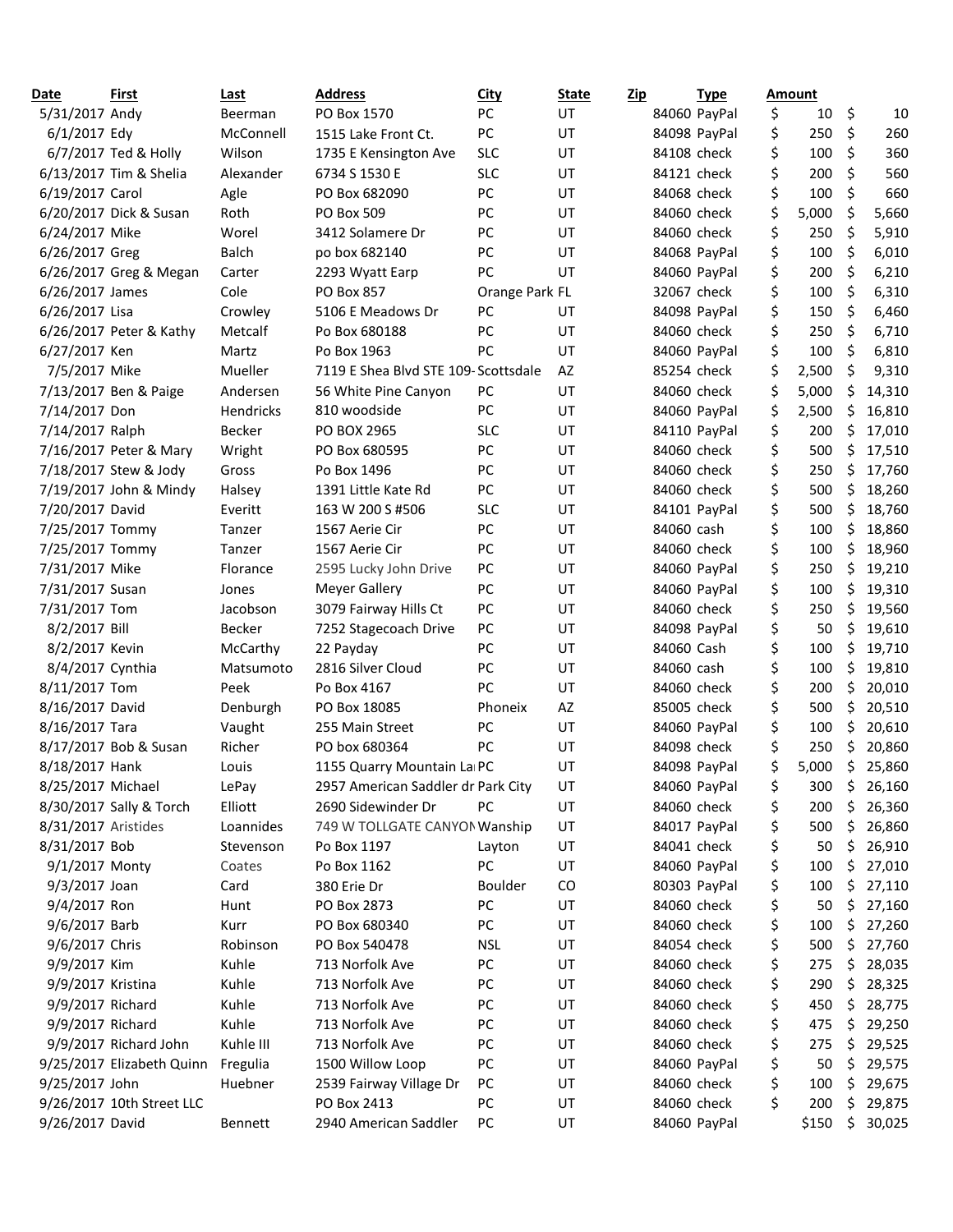| 9/27/2017 Melissa     |                           | Band         | 2181 Sunrise Cir               | PC         | UT |             | 84060 PayPal | \$100       | \$<br>30,125 |
|-----------------------|---------------------------|--------------|--------------------------------|------------|----|-------------|--------------|-------------|--------------|
| 9/27/2017 Osmond      |                           | Crosby       | 10 Augusta Ct                  | PC         | UT |             | 84060 PayPal | \$100       | \$<br>30,225 |
| 9/27/2017 Sydney      |                           | Reed         | Po Box 512                     | PC         | UT | 84060 check |              | \$<br>75    | \$<br>30,300 |
| 10/1/2017 Helene      |                           | Loyd         | 6 stanford Ct                  | PC         | UT | 84060 check |              | \$<br>500   | \$<br>30,800 |
| 10/2/2017 Robert      |                           | Peek         | 2844 Holiday Ranch Loop        | PC         | UT | 84060 check |              | \$<br>300   | \$<br>31,100 |
| 10/3/2017 Gary        |                           | Fichter      | 3300 Mountain Lane             | PC         | UT |             | 84060 PayPal | \$<br>100   | \$<br>31,200 |
| 10/5/2017 Paul Zane   |                           | Pilzer       | 1371 Aerie Dr                  | PC         | UT | 84060 check |              | \$<br>1,000 | \$<br>32,200 |
|                       | 10/6/2017 Charlie & Kathy | Sturgis      | 3145 Crestline Dr              | PC         | UT | 84060 check |              | \$<br>100   | \$<br>32,300 |
| 10/6/2017 Tommy       |                           | Tanzer       | 1567 Aerie Cir                 | PC         | UT | 84060 cash  |              | \$<br>100   | \$<br>32,400 |
| 10/6/2017 Tommy       |                           | Tanzer       | 1567 Aerie Cir                 | PC         | UT | 84060 check |              | \$<br>150   | \$<br>32,550 |
| 10/9/2017 Sandford    |                           | Melville     | PO Box 3568                    | PC         | UT | 84060 check |              | \$<br>100   | \$<br>32,650 |
| 10/10/2017 Clay       |                           | Stuard       | 2892 American Saddler          | PC         | UT |             | 84060 PayPal | \$<br>300   | \$<br>32,950 |
| 10/10/2017 Tom        |                           | Peek         | Po Box 4167                    | PC         | UT | 84060 check |              | \$<br>500   | \$<br>33,450 |
| 10/11/2017 Jim        |                           | Gaddis       | 1400 S Fotthill Dr             | <b>SLC</b> | UT | 84108 check |              | \$<br>1,000 | \$<br>34,450 |
| 10/12/2017 Preston    |                           | Campbell     | 2180 Three Kings Ct            | PC         | UT | 84060 check |              | \$<br>200   | \$<br>34,650 |
| 10/13/2017 Nicole     |                           | MacLaren     | 1224 Cottonwood Lane           | PC         | UT |             | 84098 PayPal | \$<br>250   | \$<br>34,900 |
| 10/14/2017 Sarah      |                           | Klingenstein | 2131 Lucky John                | PC         | UT |             | 84060 PayPal | \$<br>100   | \$<br>35,000 |
| 10/14/2017 Tara       |                           | Vaught       | 255 Main Street                | PC         | UT |             | 84060 PayPal | \$<br>400   | \$<br>35,400 |
| 10/15/2017 Andrea     |                           | Kirstein     | 2319 Lucky John Dr             | PC         | UT |             | 84060 PayPal | \$<br>150   | \$<br>35,550 |
| 10/15/2017 Lynn       |                           | Fey          | 2471 Sunny Knoll Ct            | PC         | UT | 84060 check |              | \$<br>200   | \$<br>35,750 |
| 10/16/2017 Roxane     |                           | Googin       | 3060 Crestline Dr              | PC         | UT | 84060 check |              | \$<br>1,000 | \$<br>36,750 |
| 10/17/2017 Diane      |                           | Rinehart     | 2814 Four Lakes Dr             | PC         | UT | 84060 check |              | \$<br>50    | \$<br>36,800 |
| 10/21/2017 Ann        |                           | MacQuoid     | 5 Augusta Ct                   | PC         | UT | 84060 check |              | \$<br>500   | \$<br>37,300 |
| 10/21/2017 Blake      |                           | Christian    | 2338 Westview Trail            | PC         | UT |             | 84098 PayPal | \$<br>500   | \$<br>37,800 |
| 10/21/2017 Laynee     |                           | Jones        | 11337 East Silver snow lar SLC |            | UT |             | 84121 PayPal | \$<br>50    | \$<br>37,850 |
| 10/23/2017 John       |                           | Halsey       | 1391 Little Kate Rd            | PC         | UT | 84060 check |              | \$<br>500   | \$<br>38,350 |
| 10/26/2017 Ben        |                           | McAdams      | PO Box 522167                  | <b>SLC</b> | UT |             | 84125 PayPal | \$<br>100   | \$<br>38,450 |
| 10/30/2017 Ken & Barb |                           | Martz        | Po Box 1963                    | PC         | UT | 84060 check |              | \$<br>100   | \$<br>38,550 |
| 10/31/2017 Caroline   |                           | Krumel       | 205 Park Ave                   | PC         | UT | 84060 check |              | \$<br>100   | \$<br>38,650 |
| 11/1/2017 Carole      |                           | Fontana      | Po Box 871                     | PC         | UT | 84060 check |              | \$<br>200   | \$<br>38,850 |
| 11/2/2017 Phil        |                           | Kaplan       | 1776 Park Ave #4 - 407         | PC         | UT |             | 84060 PayPal | \$<br>250   | \$<br>39,100 |
|                       | 7/17/2017 Under \$50      |              |                                |            |    |             | check        | \$<br>49    | \$<br>39,149 |
|                       | 8/8/2017 Under \$50       |              |                                |            |    |             | PayPal       | \$<br>25    | \$<br>39,174 |
|                       | 9/13/2017 Under \$50      |              |                                |            |    |             | check        | \$<br>49    | \$<br>39,223 |
|                       | 9/13/2017 Under \$50      |              |                                |            |    |             | check        | \$<br>49    | \$<br>39,272 |
|                       | 10/2/2017 Under \$50      |              |                                |            |    |             | check        | \$<br>49    | \$<br>39,321 |
|                       | 10/2/2017 Under \$50      |              |                                |            |    |             | PayPal       | \$<br>49    | \$<br>39,370 |
| 10/15/2017 Under \$50 |                           |              |                                |            |    |             | PayPal       | \$<br>25    | \$<br>39,395 |
| 10/30/2017 Under \$50 |                           |              |                                |            |    |             | cash         | \$<br>40    | \$<br>39,435 |
| 10/30/2017 Under \$50 |                           |              |                                |            |    |             | cash         | \$<br>45    | \$<br>39,480 |
|                       | 11/4/2017 Under \$50      |              |                                |            |    |             | PayPal       | \$<br>25    | \$<br>39,505 |
|                       |                           |              |                                |            |    |             |              |             |              |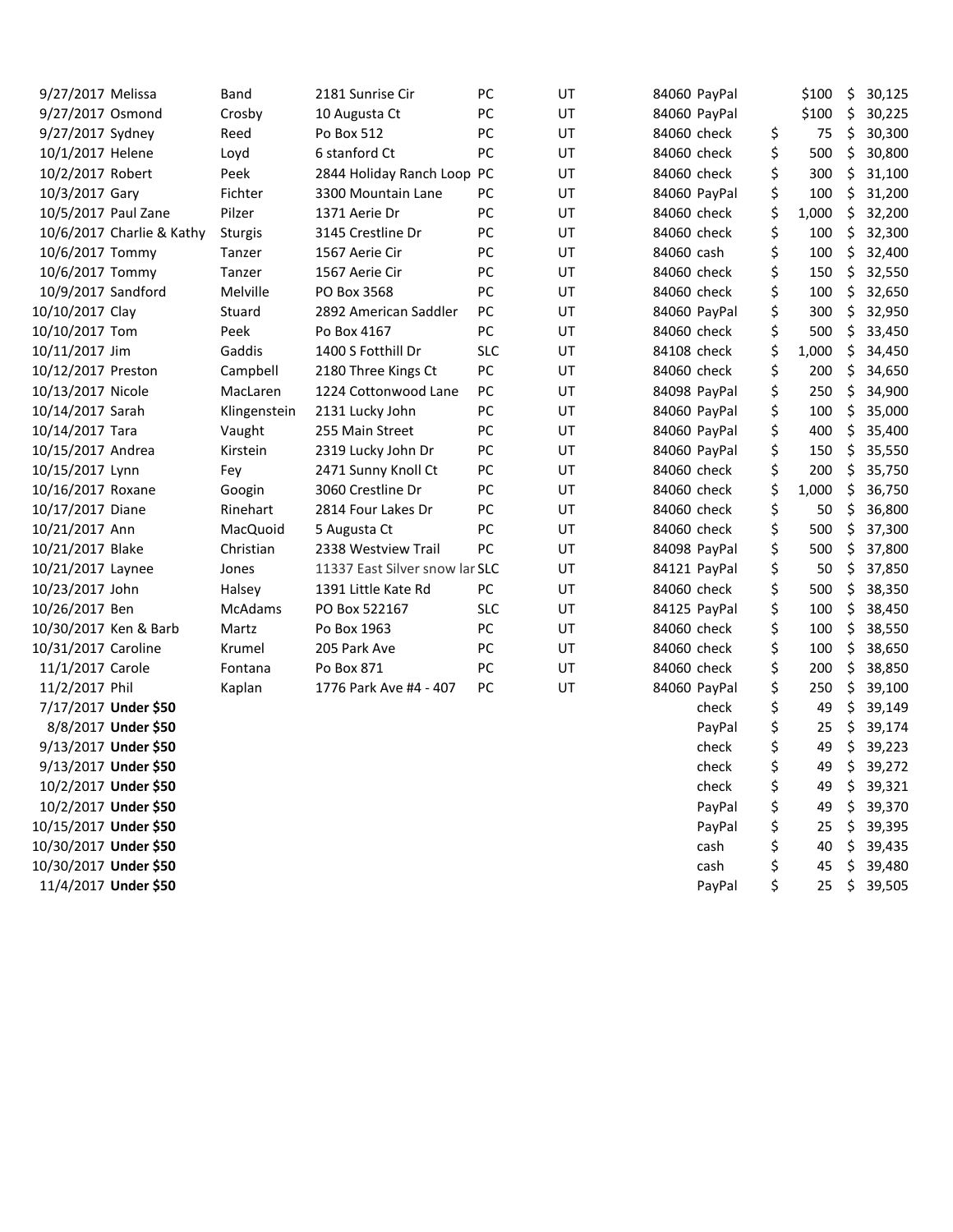## 11:11 PM **Andy for Mayor** 12/05/17 Profit & Loss Detail Accrual Basis **Accrual Basis January 1 through December 5, 2017**

| <b>Type</b>                   | <b>Date</b> | Num | Name                | Memo                      | Cir | <b>Split</b> | <b>Amount</b> | <b>Balance</b> |
|-------------------------------|-------------|-----|---------------------|---------------------------|-----|--------------|---------------|----------------|
| Expense                       |             |     |                     |                           |     |              |               |                |
| <b>Expense</b><br>Advertising |             |     |                     |                           |     |              |               |                |
| Check                         | 09/01/2017  |     | Facebook            |                           |     | US Bank Ch   | 109.32        | 109.32         |
| Check                         | 09/05/2017  |     | Park Record         |                           |     | US Bank Ch   | 3,910.00      | 4,019.32       |
| Check                         | 10/02/2017  |     | Facebook            |                           |     | US Bank Ch   | 51.25         | 4,070.57       |
| Check                         | 10/02/2017  |     | Park Record         |                           |     | US Bank Ch   | 1,910.00      | 5,980.57       |
| Check                         | 10/20/2017  |     | Park Record         | Debit Purch               |     | US Bank Ch   | 7,640.00      | 13,620.57      |
| Check                         | 10/25/2017  |     | Park Record         | Debit Purch               |     | US Bank Ch   | 3,903.00      | 17,523.57      |
| Check                         | 11/09/2017  |     | Park Record         | Memo:Debit                |     | US Bank Ch   | 2,866.08      | 20,389.65      |
| Check                         | 12/01/2017  |     | Facebook            | Debit Purch               |     | US Bank Ch   | 35.38         | 20,425.03      |
| <b>Total Advertising</b>      |             |     |                     |                           |     |              | 20,425.03     | 20,425.03      |
| bank service charge           |             |     |                     |                           |     |              |               |                |
| Check                         | 05/12/2017  |     | <b>US Bank</b>      |                           |     | US Bank Ch   | 8.95          | 8.95           |
| Deposit                       | 05/12/2017  |     | <b>US Bank</b>      | Deposit                   |     | US Bank Ch   | $-8.95$       | 0.00           |
| Check                         | 06/14/2017  |     | US Bank             |                           |     | US Bank Ch   | 8.95          | 8.95           |
| Deposit                       | 06/14/2017  |     | US Bank             | Deposit                   |     | US Bank Ch   | -8.95         | 0.00           |
| Check                         | 07/17/2017  |     | US Bank             |                           |     | US Bank Ch   | 8.95          | 8.95           |
| Deposit                       | 07/17/2017  |     | <b>US Bank</b>      | Deposit                   |     | US Bank Ch   | -8.95         | 0.00           |
| Check                         | 07/18/2017  |     | PayPal              |                           |     | US Bank Ch   | 0.10          | 0.10           |
| Check                         | 07/18/2017  |     | PayPal              |                           |     | US Bank Ch   | 0.09          | 0.19           |
| Deposit                       | 07/18/2017  |     | PayPal              | Deposit                   |     | US Bank Ch   | -0.19         | 0.00           |
| Deposit                       | 08/14/2017  |     | US Bank             | Deposit                   |     | US Bank Ch   | $-8.95$       | $-8.95$        |
| Check                         | 08/14/2017  |     | US Bank             |                           |     | US Bank Ch   | 8.95          | 0.00           |
| Check                         | 09/14/2017  |     | US Bank             |                           |     | US Bank Ch   | 8.95          | 8.95           |
| Deposit                       | 09/14/2017  |     | <b>US Bank</b>      | Deposit                   |     | US Bank Ch   | $-8.95$       | 0.00           |
| Deposit                       | 10/14/2017  |     | <b>US Bank</b>      | Deposit                   |     | US Bank Ch   | $-8.95$       | $-8.95$        |
| Check                         | 10/14/2017  |     | US Bank             |                           |     | US Bank Ch   | 8.95          | 0.00           |
| Check                         | 11/14/2017  |     |                     | Monthly Mai               |     | US Bank Ch   | 8.95          | 8.95           |
| Deposit                       | 11/14/2017  |     |                     | Monthly Mai               |     | US Bank Ch   | $-8.95$       | 0.00           |
| Total bank service charge     |             |     |                     |                           |     |              | 0.00          | 0.00           |
| <b>Donation</b>               |             |     |                     |                           |     |              |               |                |
| Deposit                       | 11/10/2017  |     | Andy Beerman        | USB checki                |     | US Bank Ch   | $-3,000.00$   | $-3,000.00$    |
| Check                         | 11/13/2017  |     |                     | <b>BWF</b>                |     | US Bank Ch   | 250.00        | $-2,750.00$    |
| Check                         | 11/13/2017  |     |                     | <b>Bright Futures</b>     |     | US Bank Ch   | 250.00        | $-2,500.00$    |
| Check                         | 11/13/2017  |     |                     | Childrens J               |     | US Bank Ch   | 250.00        | $-2,250.00$    |
| Check                         | 11/13/2017  |     |                     | <b>EATS</b>               |     | US Bank Ch   | 250.00        | $-2,000.00$    |
| Check                         | 11/13/2017  |     |                     | <b>KPCW</b>               |     | US Bank Ch   | 250.00        | $-1,750.00$    |
| Check                         | 11/13/2017  |     |                     |                           |     | US Bank Ch   | 250.00        |                |
| Check                         | 11/13/2017  |     |                     | Leadership<br>Mountain Tr |     | US Bank Ch   | 250.00        | $-1,500.00$    |
|                               |             |     |                     |                           |     |              |               | $-1,250.00$    |
| Check                         | 11/13/2017  |     |                     | Mountainlan               |     | US Bank Ch   | 250.00        | $-1,000.00$    |
| Check                         | 11/13/2017  |     |                     | <b>PCCF</b>               |     | US Bank Ch   | 250.00        | -750.00        |
| Check                         | 11/13/2017  |     |                     | PC Film                   |     | US Bank Ch   | 250.00        | $-500.00$      |
| Check                         | 11/13/2017  |     |                     | PC Museum                 |     | US Bank Ch   | 250.00        | $-250.00$      |
| Check                         | 11/13/2017  |     |                     | PC Tots                   |     | US Bank Ch   | 250.00        | 0.00           |
| Check                         | 11/13/2017  |     |                     | Peace House               |     | US Bank Ch   | 250.00        | 250.00         |
| Check                         | 11/13/2017  |     |                     | Recyle UT                 |     | US Bank Ch   | 250.00        | 500.00         |
| Check                         | 11/13/2017  |     |                     | Solomon Fu                |     | US Bank Ch   | 250.00        | 750.00         |
| Check                         | 11/13/2017  |     |                     | <b>UOL</b>                |     | US Bank Ch   | 250.00        | 1,000.00       |
| Check                         | 11/13/2017  |     |                     | <b>SLC</b>                |     | US Bank Ch   | 250.00        | 1,250.00       |
| Check                         | 11/13/2017  |     |                     | UT Clean e                |     | US Bank Ch   | 250.00        | 1,500.00       |
| Check                         | 11/13/2017  |     |                     | <b>Young Riders</b>       |     | US Bank Ch   | 250.00        | 1,750.00       |
| Check                         | 11/13/2017  |     |                     | <b>YSA</b>                |     | US Bank Ch   | 250.00        | 2,000.00       |
| Check                         | 11/17/2017  |     | Andy Beerman        | USB checki                |     | US Bank Ch   | 3,000.00      | 5,000.00       |
| Check                         | 12/03/2017  |     | Park City Institute | Park City In              |     | US Bank Ch   | 2,595.00      | 7,595.00       |
| <b>Total Donation</b>         |             |     |                     |                           |     |              | 7,595.00      | 7,595.00       |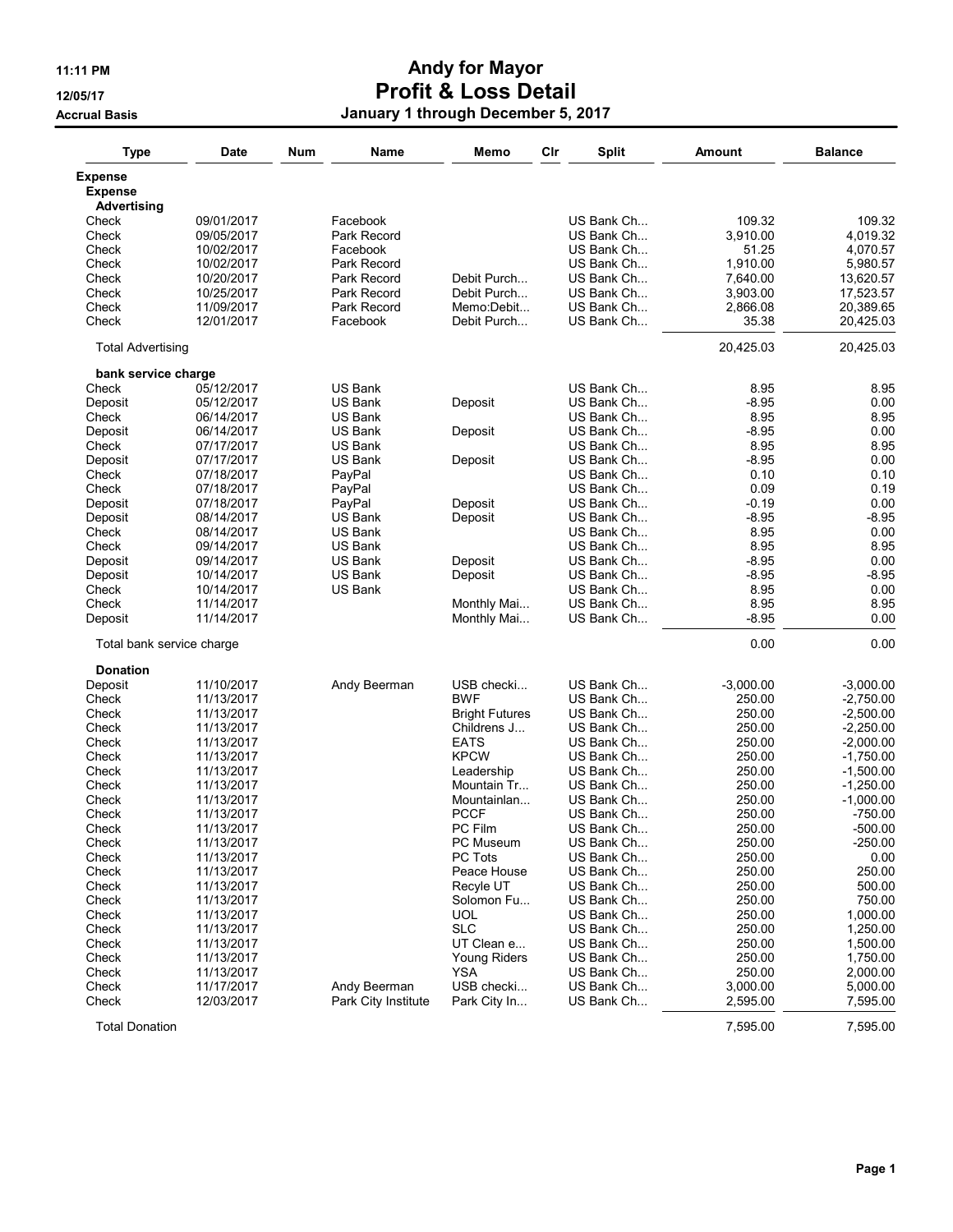## 11:11 PM **Andy for Mayor** 12/05/17 Profit & Loss Detail Accrual Basis **Accrual Basis January 1 through December 5, 2017**

| <b>Type</b>                   | <b>Date</b>                | Num | Name                             | Memo                 | Cir | <b>Split</b>             | <b>Amount</b>  | <b>Balance</b>   |
|-------------------------------|----------------------------|-----|----------------------------------|----------------------|-----|--------------------------|----------------|------------------|
| Mail                          |                            |     |                                  |                      |     |                          |                |                  |
| Check                         | 08/11/2017                 |     | <b>USPS</b>                      | stamps               |     | US Bank Ch               | 119.00         | 119.00           |
| Check                         | 10/18/2017                 |     | Presto Print                     | Mailing              |     | US Bank Ch               | 1,476.62       | 1,595.62         |
| Check                         | 10/26/2017                 |     | Presto Print                     | Debit Purch          |     | US Bank Ch               | 1,474.48       | 3.070.10         |
| Check                         | 10/28/2017                 |     | <b>USPS</b>                      | stamps               |     | US Bank Ch               | 170.00         | 3,240.10         |
| Check                         | 10/31/2017                 |     | Presto Print                     | Memo:Debit           |     | US Bank Ch               | 1,479.83       | 4,719.93         |
| Check                         | 11/01/2017                 |     | <b>USPS</b>                      | Debit Purch          |     | US Bank Ch               | 183.41         | 4,903.34         |
| Check                         | 11/03/2017                 |     | Presto Print                     | Debit Purch          |     | US Bank Ch               | 1,404.71       | 6,308.05         |
| <b>Total Mail</b>             |                            |     |                                  |                      |     |                          | 6,308.05       | 6,308.05         |
| <b>Materials</b>              |                            |     |                                  |                      |     |                          |                |                  |
| Check                         | 08/14/2017                 |     |                                  | reinb for pri        |     | US Bank Ch               | 100.00         | 100.00           |
| Check                         | 09/05/2017                 |     | Motherlode T Shirts              | parade T's           |     | US Bank Ch               | 1,240.20       | 1,340.20         |
| Check                         | 09/05/2017                 |     | Market at Park City              | food for event       |     | US Bank Ch               | 125.72         | 1,465.92         |
| Check                         | 10/29/2017                 |     | Pam Quigley                      | buttons              |     | US Bank Ch               | 125.60         | 1,591.52         |
| Check                         | 11/08/2017                 |     |                                  | party food           |     | US Bank Ch               | 85.13          | 1,676.65         |
| <b>Total Materials</b>        |                            |     |                                  |                      |     |                          | 1,676.65       | 1,676.65         |
| non-campaign expense<br>Check | 09/13/2017                 |     |                                  |                      |     | PayPal                   | 7.99           | 7.99             |
| Check                         | 10/02/2017                 |     |                                  |                      |     | PayPal                   | 143.50         | 151.49           |
| Deposit                       | 10/02/2017                 |     |                                  | Deposit              |     | PayPal                   | $-151.49$      | 0.00             |
| Check                         | 10/17/2017                 |     |                                  |                      |     | PayPal                   | 120.00         | 120.00           |
| Deposit                       | 10/17/2017                 |     |                                  | Deposit              |     | PayPal                   | $-120.00$      | 0.00             |
| Check                         | 10/23/2017                 |     |                                  |                      |     | PayPal                   | 105.00         | 105.00           |
| Deposit                       | 10/23/2017                 |     |                                  | Deposit              |     | PayPal                   | $-105.00$      | 0.00             |
| Check                         | 10/24/2017                 |     |                                  |                      |     | PayPal                   | 100.00         | 100.00           |
| Deposit                       | 10/24/2017                 |     |                                  | Deposit              |     | PayPal                   | $-100.00$      | 0.00             |
|                               | Total non-campaign expense |     |                                  |                      |     |                          | 0.00           | 0.00             |
| <b>Print</b>                  |                            |     |                                  |                      |     |                          |                |                  |
| Check                         | 08/14/2017                 |     |                                  | reinb for pri        |     | US Bank Ch               | 298.16         | 298.16           |
| Check                         | 09/26/2017                 |     | <b>Staples</b>                   | door hangers         |     | US Bank Ch               | 309.37         | 607.53           |
| Check                         | 10/02/2017                 |     | Staples                          | postcards            |     | US Bank Ch               | 85.47          | 693.00           |
| Deposit                       | 10/06/2017                 |     | <b>Staples</b>                   | Deposit              |     | US Bank Ch               | $-96.15$       | 596.85           |
| Check                         | 10/10/2017                 |     | <b>Staples</b>                   | posters              |     | US Bank Ch               | 204.77         | 801.62           |
| Check<br>Check                | 10/13/2017<br>10/16/2017   |     | <b>Staples</b><br><b>Staples</b> | post cards<br>poster |     | US Bank Ch<br>US Bank Ch | 46.12<br>96.15 | 847.74<br>943.89 |
| <b>Total Print</b>            |                            |     |                                  |                      |     |                          | 943.89         | 943.89           |
| signs                         |                            |     |                                  |                      |     |                          |                |                  |
| Check                         | 08/22/2017                 |     | Park City Signs                  | Enter Invoic         |     | PayPal                   | 300.00         | 300.00           |
| Check                         | 08/31/2017                 |     | Park City Signs                  | Enter Invoic         |     | PayPal                   | 300.00         | 600.00           |
| Check                         | 09/26/2017                 |     | Park City Signs                  | Enter Invoic         |     | PayPal                   | 375.00         | 975.00           |
| Check                         | 09/30/2017                 |     | Park City Signs                  | Enter Invoic         |     | PayPal                   | 225.00         | 1,200.00         |
| Total signs                   |                            |     |                                  |                      |     |                          | 1,200.00       | 1,200.00         |
| subscription                  |                            |     |                                  |                      |     |                          |                |                  |
| Check                         | 06/20/2017                 |     | Adobe Systems                    | Creative Clo         |     | PayPal                   | 32.52          | 32.52            |
| Check                         | 07/17/2017                 |     | UT Democratic P                  | votebuilder          |     | US Bank Ch               | 50.00          | 82.52            |
| Check                         | 07/20/2017                 |     | Adobe Systems                    | software             |     | PayPal                   | 32.52          | 115.04           |
| Check                         | 07/24/2017                 |     | Vimeo                            | video hosting        |     | US Bank Ch               | 12.00          | 127.04           |
| Check                         | 07/31/2017                 |     | Park City Rotary                 | Miners Day           |     | US Bank Ch               | 50.00          | 177.04           |
| Check                         | 08/17/2017                 |     | UT Democratic P                  |                      |     | US Bank Ch               | 50.00          | 227.04           |
| Check                         | 08/20/2017                 |     | Adobe Systems                    |                      |     | PayPal                   | 32.52          | 259.56           |
| Check                         | 08/22/2017                 |     | Vimeo                            |                      |     | US Bank Ch               | 12.00          | 271.56           |
| Check                         | 09/18/2017                 |     | UT Democratic P                  |                      |     | US Bank Ch               | 50.00          | 321.56           |
| Check                         | 09/20/2017                 |     | Adobe Systems                    |                      |     | PayPal                   | 32.52          | 354.08           |
| Check                         | 09/22/2017                 |     | Vimeo                            |                      |     | US Bank Ch               | 12.00          | 366.08           |
| Check                         | 10/17/2017                 |     | UT Democratic P                  |                      |     | US Bank Ch               | 50.00          | 416.08           |
| Check                         | 10/20/2017                 |     | Adobe Systems                    |                      |     | PayPal                   | 32.52          | 448.60           |
| Check                         | 10/23/2017                 |     | Vimeo                            | Debit Purch          |     | US Bank Ch               | 12.00          | 460.60           |
| Check                         | 11/17/2017                 |     | UT Democratic P                  | Debit Purch          |     | US Bank Ch               | 50.00          | 510.60           |